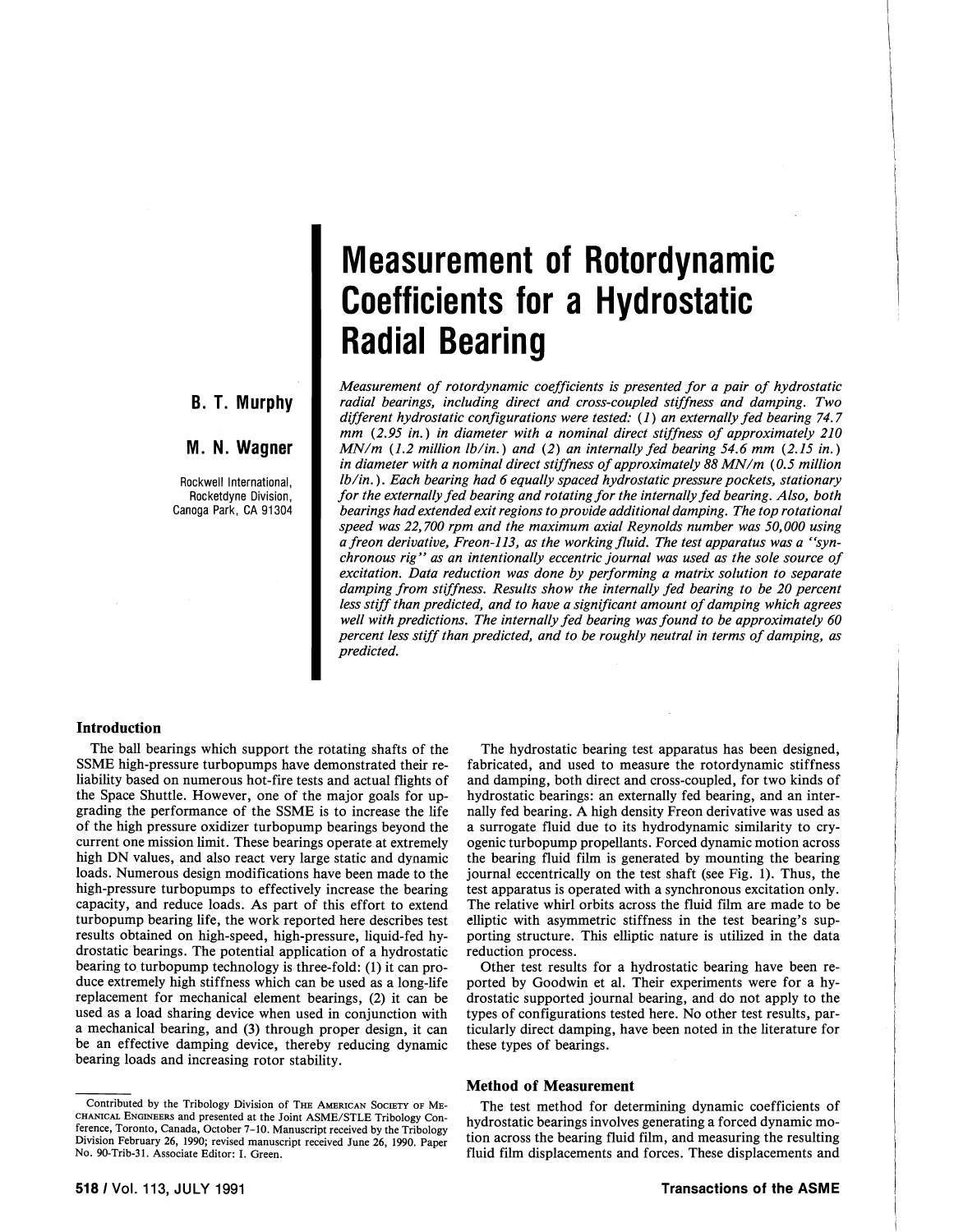

Fig. 1 Measurement technique for hydrostatic bearing tester using an eccentric journal to provide synchronous excitation



Fig. 2 Cross section of tester. Test element shown is a hybrid bearing with ball and hydrostatic bearings in series (not tested).

forces provide the means for computing the rotordynamic coefficients.

The forced dynamic motion is generated as depicted in Fig. 1. The overhung test bearing is located on the outboard end of a test shaft supported by two duplex pair of ball bearings (see also Fig. 2). The rotating part of the test bearing has been given an intentional eccentricity (i.e., runout) at the test bearing location. When the shaft rotates, the eccentricity generates an orbital pattern synchronous with shaft speed. This orbital pattern is measured with a pair of eddy current displacement probes mounted directly in the stator of the test bearing (see Fig. 3). In this way, with the stator element in motion, the displacement probes will directly measure the desired relative deflection across the fluid film.

The stator element is supported by eight tubes (flexure arms), one of which is shown in Fig. 1. These tubes supply fluid to the externally fed test bearing. In addition to the stiffness of the flexure arms, the stator element is elastically constrained in the radial direction by two pair of preloaded strain gaged load cells (see Figs. 1 and 2). The load cells were calibrated for load sensitivity and stiffness by applying known static loads directly to the stator at midplane of the test bearing. Under test conditions, the strain gage readings reflect the sum of the fluid film forces and the inertia force of the stator mass. As data reduction to rotordynamic coefficients requires the fluid film force by itself, the stator inertia force must be subtracted from the load cell readings. With the mass of the stator known, this is done as follows:

$$
F_y = -\overline{F}_y + m_s(d^2/dt^2)(-\overline{F}_y/K_{sy})
$$
 (1)

$$
F_z = -\overline{F}_z + m_s(d^2/dt^2)(-\overline{F}_z/K_{sz})
$$
 (2)

where

### **Journal of Tribology**



Fig. 3 Arrangement of load and displacement sensing devices. The stator is flexibly supported by four preloaded load sensors.

 $\overline{F}_{v,z}$  = components of load cell reaction force acting on stator

 $F_{y,z}$  = components of fluid film force acting on stator

 $m_s$  = stator mass

 $K_{s\gamma,sz}$  = stator support stiffness, can be asymmetric

The technique of using strain gage load data to compute the inertia term was found equally effective to using stator mounted accelerometers, and was employed here since it involves processing fewer data channels.

Since the shaft is driven with a synchronous harmonic load, the resulting shaft motion will, in general, be elliptic. Therefore, the goal of the measurement process is to identify the ellipse that describes the relative displacement as a function of time in the following form (relative  $=$  rotor  $-$  stator):

$$
y(t) = a(\cos \omega t) + b(\sin \omega t) \tag{3}
$$

$$
z(t) = g(\cos \omega t) + h(\sin \omega t) \tag{4}
$$

The four coefficients *"abgh"* are termed Fourier coefficients, and  $\omega$  is the tester speed in radians per second. They are obtained from the synchronous components of complex frequency spectrums computed for the y and *z* displacements.

The same procedure is applied to the load data to obtain Fourier coefficients in the following form:

$$
\overline{F}_y = \overline{m}(\cos \omega t) + \overline{n}(\sin \omega t) \tag{5}
$$

$$
\overline{F}_z = \overline{p}(\cos \omega t) + \overline{q}(\sin \omega t) \tag{6}
$$

The equations correcting for stator inertia are then:

$$
F_y = -[\ \overline{m}(\cos\omega t) + \overline{n}(\sin\omega t)] + (m_s/K_{sy})(\ \overline{m}\omega^2(\cos\omega t) + \overline{n}\omega^2(\sin\omega t)) \qquad (7)
$$

$$
cos\omega t
$$
 +  $\overline{q} (sin\omega t)$ ]  
+  $(m/K)(\overline{p} \cdot \overline{f}(cos\omega t) + \overline{g} \cdot \overline{f}(sin\omega t))$  (8)

$$
+(m_s/K_{sz})(\ \overline{p}\omega^2(\cos\omega t)+\overline{q}\omega^2(\sin\omega t))
$$
 (8)

$$
\quad \text{or} \quad
$$

$$
F_{y} = m(\cos \omega t) + n(\sin \omega t) \tag{9}
$$

$$
F_z = p(\cos \omega t) + q(\sin \omega t) \qquad (10)
$$

where

 $F_z = -[\overline{p}(\textbf{c}$ 

$$
m = \overline{m}(-1 + (m_s \omega^2 / K_{sy})) \text{ etc.}
$$

 $mnpq =$  Fourier coefficients for fluid film force (acting on stator)

With the fluid film force and displacement now specified as functions of time, rotordynamic coefficients can be computed. The relationship between these three sets of quantities is:

$$
\begin{aligned}\n\begin{bmatrix} F_y \\ F_z \end{bmatrix} &= \begin{bmatrix} K_{yy} & K_{yz} \\ K_{zy} & K_{zz} \end{bmatrix} \begin{bmatrix} y \\ z \end{bmatrix} + \begin{bmatrix} B_{yy} & B_{yz} \\ B_{zy} & B_{zz} \end{bmatrix} \begin{bmatrix} y \\ z \end{bmatrix} \\
&+ \begin{bmatrix} M_{yy} & M_{yz} \\ M_{zy} & M_{zz} \end{bmatrix} \begin{bmatrix} y \\ \ddot{y} \\ \ddot{z} \end{bmatrix}\n\end{aligned}\n\tag{11}
$$

The displacements and forces were defined above using

## JULY 1991, Vol. 113/519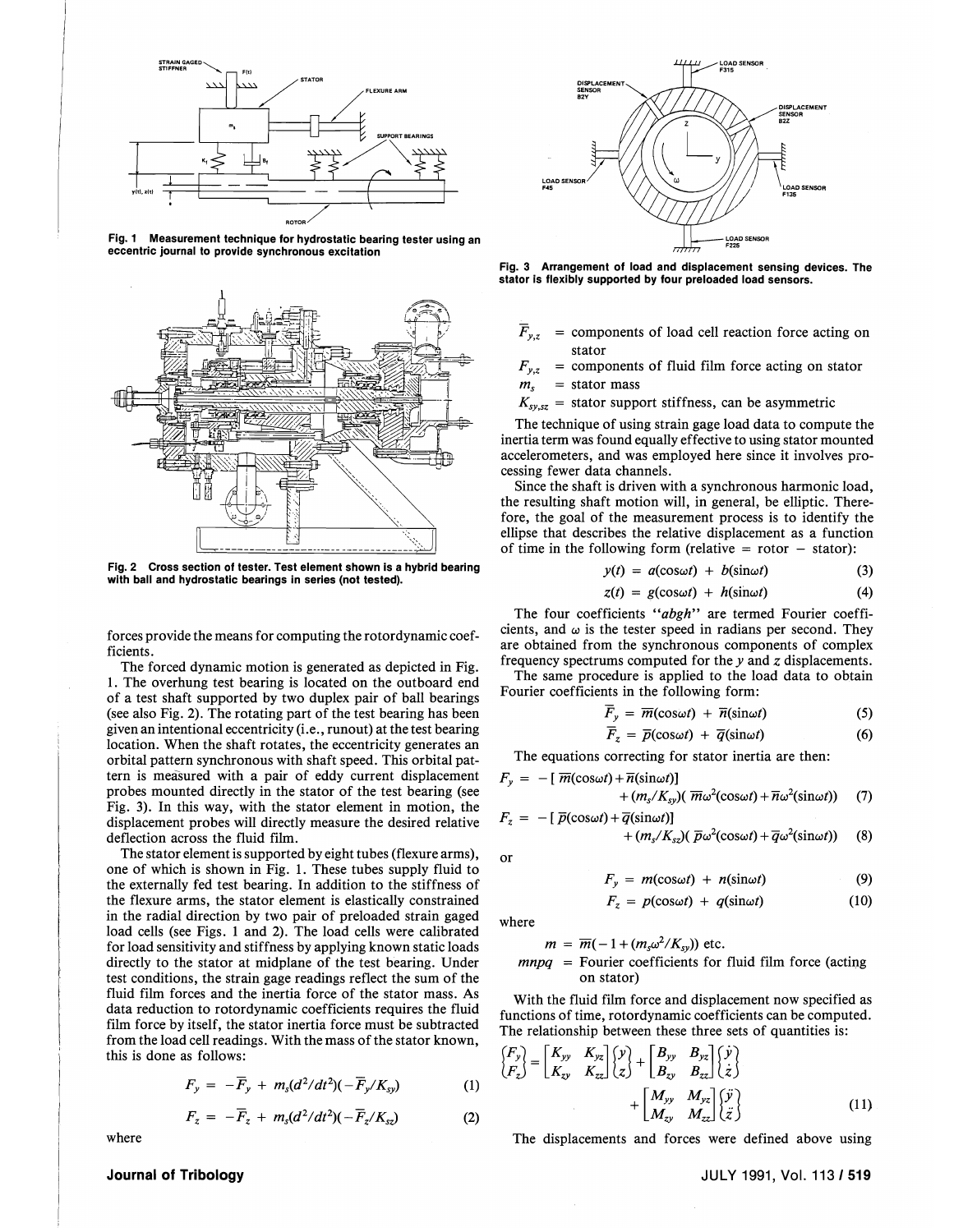Fourier coefficients. The velocities and accelerations are obtained by differentiation with respect to time. Note that the measured force and displacement orbits will vary with tester rotational speed, and complete sets of Fourier coefficients can be made available for any speed within the tester's speed range. Two approaches were employed to calculate rotordynamic stiffness and damping from the data. One approach is to drop the inertia terms and rearrange equation (11) as follows:

$$
\begin{bmatrix}\n b\omega & h\omega & a & g & 0 & 0 & 0 \\
 -a\omega & -g\omega & b & h & 0 & 0 & 0 \\
 0 & 0 & 0 & 0 & b\omega & h\omega & a & g \\
 0 & 0 & 0 & 0 & -a\omega & -g\omega & b & h\n\end{bmatrix}\n\begin{bmatrix}\n B_{yy} \\
 B_{yz} \\
 K_{yy} \\
 K_{zx} \\
 B_{zy} \\
 K_{zz} \\
 K_{zz}\n\end{bmatrix}
$$
\n
$$
=\n\begin{Bmatrix}\n m \\
 n \\
 p \\
 q\n\end{Bmatrix}
$$
\n(12)

Since data from multiple speed points must be used, it is necessary that the speeds span as wide a range as possible to give the best definition of the coefficients. This type of coefficient solution yields one general asymmetric set of constant stiffness and damping coefficients to fit the given data. In practice, however, these coefficients could vary appreciably with speed.

The second approach addresses this problem by assuming the rotordynamic coefficients to be skew-symmetric. For the type of fluid film element being investigated here, the fluid inlet is circumferentially uniform with 6 equally spaced, identical hydrostatic pressure pockets. The test bearing is also centered in its clearance space with no applied static load. These conditions dictate that the rotordynamic coefficients should be skew-symmetric (i.e.,  $K_{yy} = K_{zz}$ ,  $K_{yz} = -K_{zy}$ , and similarly the matrix equation for rotordynamic coefficients becomes:

for *B* and *M*). This reduces the number of unknowns so that  
the matrix equation for rotordynamic coefficients becomes:  

$$
\begin{bmatrix} b & h & a & g \ -a & -g & b & h \ h & -b & g & -a \ -g & a & h & -b \end{bmatrix} \begin{Bmatrix} B_{yy}\omega \\ B_{yz}\omega \\ K_{yy} - M_{yy}\omega^2 \\ K_{yz} - M_{yz}\omega^2 \end{Bmatrix} = \begin{Bmatrix} m \\ n \\ p \\ q \end{Bmatrix}
$$
(13)

where

- $\omega$  = excitation frequency (rad/s)
- $\Omega$  = shaft rotation frequency (rad/s) for all "synchronous only rigs"  $\omega = \Omega$  always and all coefficients are functions of  $\Omega$ .

Define:

$$
K'_{yy} = K_{yy} - \Omega^2 M_{yy} \tag{14}
$$

$$
K'_{yz} = K_{yz} - \Omega^2 M_{yz}
$$
 (15)

Note that the two unknown inertia coefficients have been combined with the stiffness coefficients to form a combined pair of unknowns. Since there are now only four unknowns, the matrix solution can be carried out with data from a single speed. Also, the shaft speed has been placed in the unknown column vector instead of in the matrix elements.

The coefficients  $K_{yy}$ ,  $K_{yz}$ ,  $B_{yy}$ ,  $B_{yz}$ ,  $M_{yy}$ , and  $M_{yz}$  will, in general, vary with rotational speed  $\Omega$ , and since only linear model characteristics are desired, they do not vary with excitation frequency *w.* Tester data can be used with equation (13) to determine how  $K'_{yy}$ ,  $K'_{yz}$ ,  $B_{yy}$ , and  $B_{yz}$  vary with synchronous frequency  $\omega = \Omega$ . The damping terms are completely



Fig. 4 Any displacement ellipse can be transformed through space and time into the above form without altering the skew-symmetric coefficient solution

separated from the stiffness terms without the need to vary tester speed. However, this requires that the fluid film displacement orbit be elliptic. If only circular orbits were possible, the above 4 by 4 matrix would become 2 by 2, and the stiffness and damping terms would need to be combined.

To show how such a separation is possible, and how effective this separation is, consider the displacement orbit shown in Fig. 4. Any displacement ellipse can be transformed into the ellipse of Fig. 4 without any loss in generality, and without altering the coefficient solution (a special result for the skewsymmetric coefficient arrangement). The same transformation is also enacted on the corresponding force ellipse. This transformation (in space and time) results in  $b = g = 0$  for the fluid film displacements, and establishes an easy solution for the unknown coefficients as follows:

$$
B_{\nu\nu}\omega = -(an+hp)/(a^2-h^2) \qquad (16)
$$

$$
B_{yz}\omega = (aq-hm)/(a^2-h^2) \tag{17}
$$

$$
K'_{yy} = (am - hq)/(a^2 - h^2)
$$
 (18)

$$
K'_{yz} = -(ap + hn)/(a^2 - h^2)
$$
 (19)

It is now apparent that for a circular displacement orbit (i.e.,  $a = h$ ) the solution becomes undefined, and for a nearly circular orbit the solution is ill-defined. An adequate solution thus requires a sufficient amount of ellipticity in the displacement orbit.

A further understanding of this is gained by rearranging the above solution into a slightly different form:

$$
B_{yz}\omega + K'_{yy} = (m+q)/(a+h)
$$
 (20)

$$
-B_{yz}\omega + K'_{yy} = (m-q)/(a-h)
$$
 (21)

$$
B_{yy}\omega + K_{yz}' = (p+n)/(-a+h) \tag{22}
$$

$$
-B_{yy}\omega + K'_{yz} = (p-n)/(a+h) \qquad (23)
$$

In this "sum and difference form", half of the solution is well defined even for circular orbits, while the other half is not. Synchronous excitation test rigs specifically designed to deliver circular orbits (e.g., see Childs et al.) can be used only to measure  $(B_{yz}\omega + K_{yy}')$  and  $(B_{yy}\omega - K_{yz}')$ . The remainder of the solution cannot be identified from circular orbits. The quantity  $(K'_{yy} + B_{yz}\omega)$  is sometimes referred to as net effective stiffness, and  $(B_{yy}\omega - K_{yz})/\omega$  as net effective damping.

An error analysis has been performed on the coefficient solution to quantify the sensitivity of the computed coefficients to experimental error as a function of the ellipticity ratio defined as follows:

ellipticity ratio = 
$$
f = \frac{h}{a}
$$
 (24)

Small percentage changes in the data become excessively magnified during solution when  $f$  approaches one (i.e., when

# Transactions of the ASME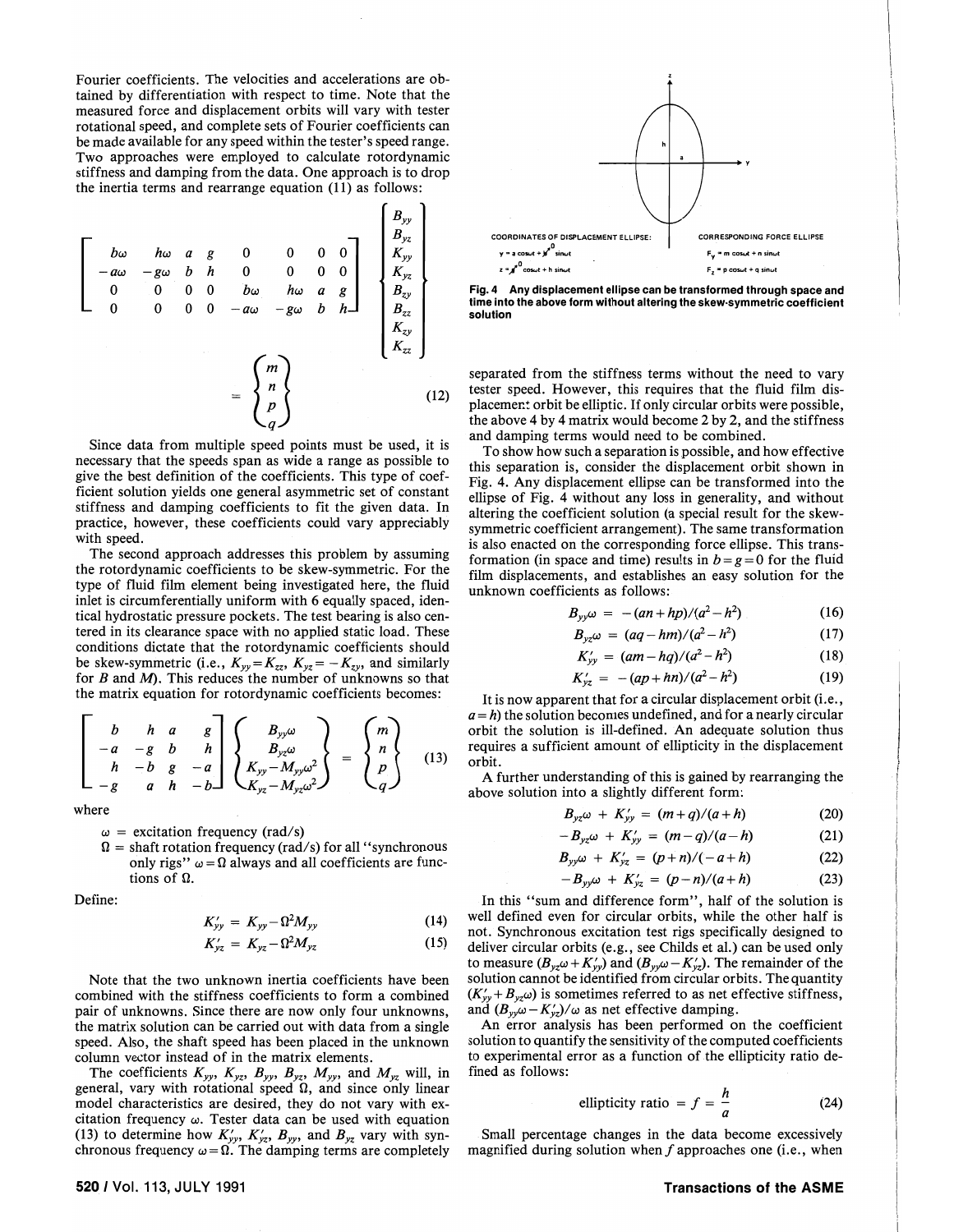

Fig. 5 Measurement error magnification factor for computed rotor· dynamic coefficients versus the relative displacement ellipticity ratio



Fig. 6 Cross section of externally fed bearing. Freon flows right to left through flexure arms, and into stationary manifold.

the displacement orbit approaches a circle). As a function of  $f$  this error magnification is approximated as follows:

error magnification = 
$$
\frac{(f/2)}{(1-f)}
$$
 (25)

Figure 5 shows this magnification plotted versus *f*. For the work reported here,  $f$  was required to be outside the range  $.87 < f < 1.175$  so the magnification would be less than 3.5. When  $f$  is outside this range, stiffness and damping constants can be separated and quoted along with net effective values. When  $f$  is inside this range, only net effective stiffness and damping values can be obtained. With the test apparatus used here, the stator elastic support was made intentionally asymmetric,  $K_{sy} \neq K_{sz}$ , to generate the required ellipticity.

Testing Procedure. During data acquisition, the bearing supply pressure was held constant while the rotational speed was slowly ramped across the desired speed range at a rate of 200- $500$  rpm/s. The speed range of the tester operating in Freon was 0 to 22,700 rpm (378 Hz). the duration of anyone test was limited to approximately one minute by the capacity of the Freon tank.

Analog data was stored on FM tape, then digitized and downloaded to a computer. Complex frequency spectrums were computed for each channel to provide synchronous Fourier coefficients. The frequency analysis was performed all along the speed ramp, essentially providing a sequence of snapshots at discrete values of tester speed.

Test Results. Testing was performed using Freon 113 at ambient temperature as the working fluid. Both an externally fed and an internally fed bearing configuration was tested (see Figs. 6 and 7). The dimensions of each configuration appear in Table 1.



Fig. 7 Cross section of internally fed bearing. Freon flows right to left through hollow shaft, and outward into rotating manifold.

Table 1 Externally and internally fed hydrostatic bearing design description

| Item                                                                                     |                                                                                                                     | Internally<br>Fed                            | Externally<br>Fed                          |  |
|------------------------------------------------------------------------------------------|---------------------------------------------------------------------------------------------------------------------|----------------------------------------------|--------------------------------------------|--|
| Bearing bore<br>Bearing length<br>Radial clearance<br>Orifice diameter<br>Orifice length |                                                                                                                     | 54.61 mm<br>25.4<br>.0432<br>1.333<br>6.73   | 75.04 mm<br>25.4<br>.0670<br>1.270<br>1.80 |  |
| Recess<br>description                                                                    | Width (Circum)<br>Length (Axial)<br>Depth<br>Surface recessed<br>Number of recesses<br>Number of rows<br>Area ratio | 8.18<br>8.90<br>.2032<br>Journal<br>h<br>.10 | 11.41<br>8.89<br>.2286<br>Bearing<br>.10   |  |

Table 2 Hydrostatic bearing test description

| Test No.<br>Item                                                                                                           | ጸ                                                                                     | 10                                                 | 28                                               | 31                                                |
|----------------------------------------------------------------------------------------------------------------------------|---------------------------------------------------------------------------------------|----------------------------------------------------|--------------------------------------------------|---------------------------------------------------|
| Bearing type<br>Inlet pressure<br>Sump pressure<br>Radial<br>clear-                                                        | External<br>$3.4 \text{ MPag}$<br>0 MPag<br>$.0432$ mm                                | External<br>10.3<br>.0432                          | Internal<br>10.3<br>.0670                        | Internal<br>10.3<br>.0670                         |
| ance<br>Eccentricity<br>Temperature<br>Density<br>Flow rate<br><b>Viscosity</b><br>Load cells used<br>Ksy/Ksz<br>f > 1.175 | $.0064$ mm<br>309K<br>$1540 \text{ kg/m}$ 3<br>.39 $kg/s$<br>$.593$ cp<br>1.88<br>YES | .0064<br>312<br>1516<br>.61<br>.571<br>1.88<br>YES | .022<br>296<br>1579<br>.48<br>.708<br>1.88<br>NO | .022<br>295<br>1583<br>.47<br>.712<br>4.48<br>YES |

Two tests have been conducted for both the externally fed bearing and the internally fed bearing. The externally fed bearing tests were done with bearing inlet pressures of 3.4 and 10.3 MPa (500 and 1500 psig). All tests for all bearings shared the same sump pressure of 0 psig. The internally fed bearing tests had the same 10.3 MPa inlet pressure, but the first test produced insufficient ellipticity to permit separation of stiffness from damping via equation (13). For this reason, the second test of the internally fed bearing was conducted with two load cells replaced by eddy current displacement probes (F135 and F315 in Fig. 3). The load in that axis was identified by applying the stator displacement measured by the replacement probes to the measured stiffness of flexure tubes (shown in Figs. 1 and 2). This increased the stator support stiffness asymmetry ratio from 1.88 with 4 load cells, to 4.48 with 2 load cells. The increased support asymmetry resulted in sufficient ellipticity for the latter test of the internally fed bearing.

## Journal of Tribology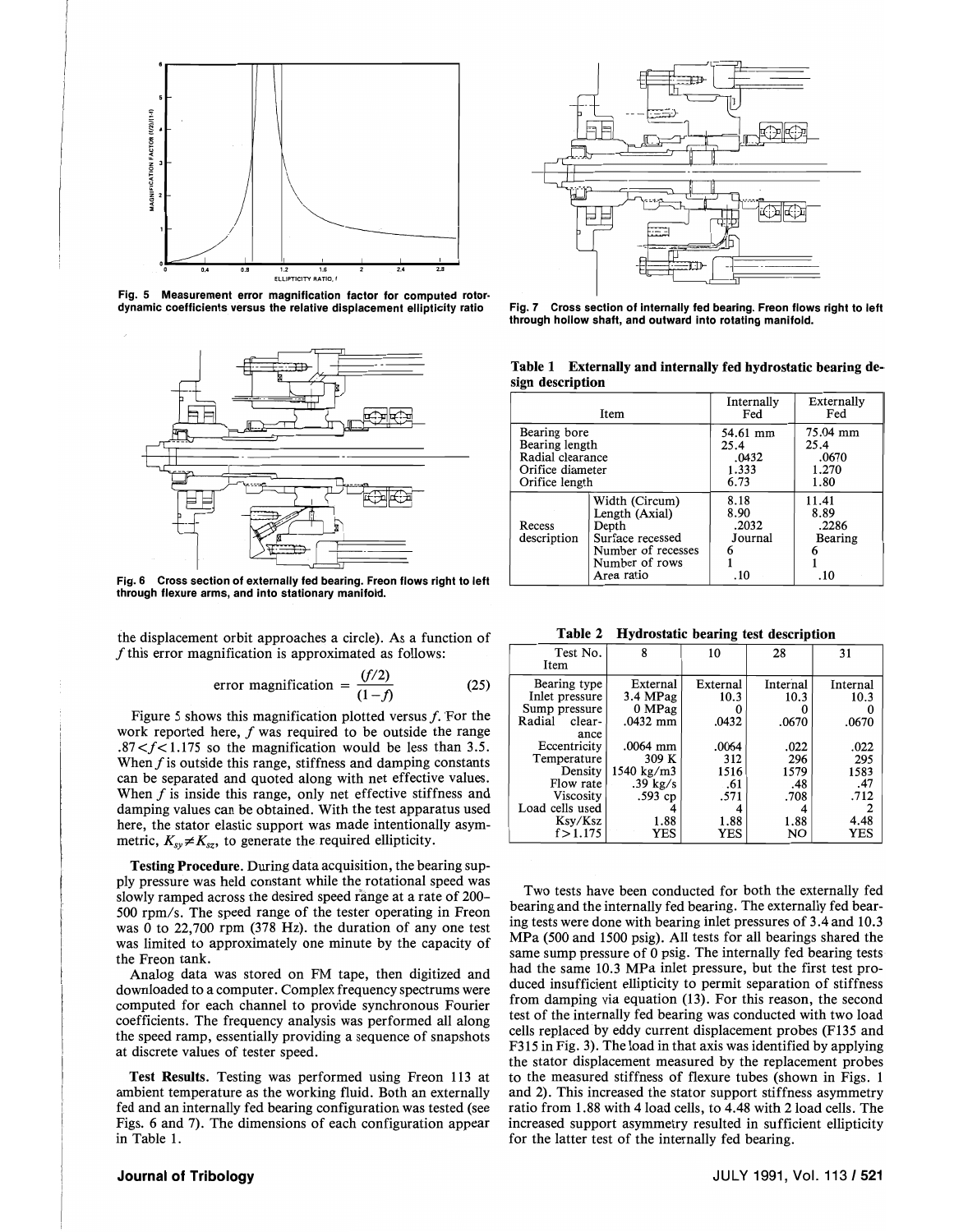

Fig. 8 Displacement orbit ellipticity ratio for the externally fed bearing at 10.3 MPa (test 10)



Fig.9 Measured and predicted direct and cross·coupled stiffness coef· flcients for the externally fed bearing at 10.3 MPa (test 10)



Fig. 10 Measured and predicted direct and cross·coupled damping coefficients for externally fed bearing at 10.3 MPa (test 10)

*Externally Fed Bearing.* The ellipticity ratio and the computed set of skew-symmetric rotordynamic coefficients are shown for both upramp and downramp in Figs. 8 thru 10 for the externally fed bearing operating with an inlet pressure of 10.3 MPa (see Table 2). Also shown in the figures are the predicted values for these coefficients obtained numerically with the computer program HBEAR described by Artiles et al. The ellipticity ratio is seen to satisfy the criteria of being greater than 1.175. Thus, separated stiffness and damping terms can be obtained. All measured coefficients exhibit the same trends versus speed as the predicted coefficients. The measured direct stiffness values are about 20 percent less than predicted, and the measured direct damping values are roughly equal to the predicted values. The measured cross-coupled stiffness is less than predicted, and is actually a stabilizing influence at low speed where  $K_{yz}$  < 0.



Fig. 11 Comparison of measured net effective stiffness for externally fed bearing with low and high inlet pressure (tests 8 and 10)



Fig. 12 Comparison of measured net effective damping for externally fed bearing with low and high inlet pressure (tests 8 and 10)

The analytical code does not predict cross-coupled damping, whereas the test measurements show what appears to be a significant amount of cross-coupled damping. It should be noted that one effect of cross-coupled damping is to either add to, or detract from, the apparent amount of asymmetry in the direct stiffness. The coefficient reduction method employed here assumes symmetric direct stiffness. One way asymmetry in the direct stiffness can manifest itself is by the prediction of nonzero cross-coupled damping coefficients. In this particular case, roughly 17.5 MN/m (100,000 lb/in.) of asymmetry could produce the type of cross-coupled damping coefficients shown.

Orbit ellipticity makes it possible to separate the stiffness from damping. If the orbits were too nearly circular, only net effective stiffness and damping defined by equations (20) and (23) could be determined. Figures 11 and 12 show a comparison of the measured and predicted net effective stiffness and damping values for the bearing of Figs. 8 thru 10. For use in analytical rotordynamic models, net effective values will suffice for performing unbalance response studies of symmetrically supported rotors, but they are less than ideal for performing rotordynamic stability studies, or for unbalance studies of asymmetrically supported rotors.

The bearing of Figs. 8 thru 12 was tested with a bearing inlet pressure of 10.3 MPa. The same bearing was tested with an inlet pressure of 3.4 MPa. Figures 13 thru 15 show the ellipticity ratio and comparisons of measured and predicted stiffness and damping. The data is similar to the data for 10.3 MPa except for the correspondingly lower magnitudes due to the lower inlet pressure. Also, agreement with the predictions is not as close as for the higher pressure. Figures 11 and 12 directly compare the net effective values, and show them to be very nearly proportional to inlet pressure.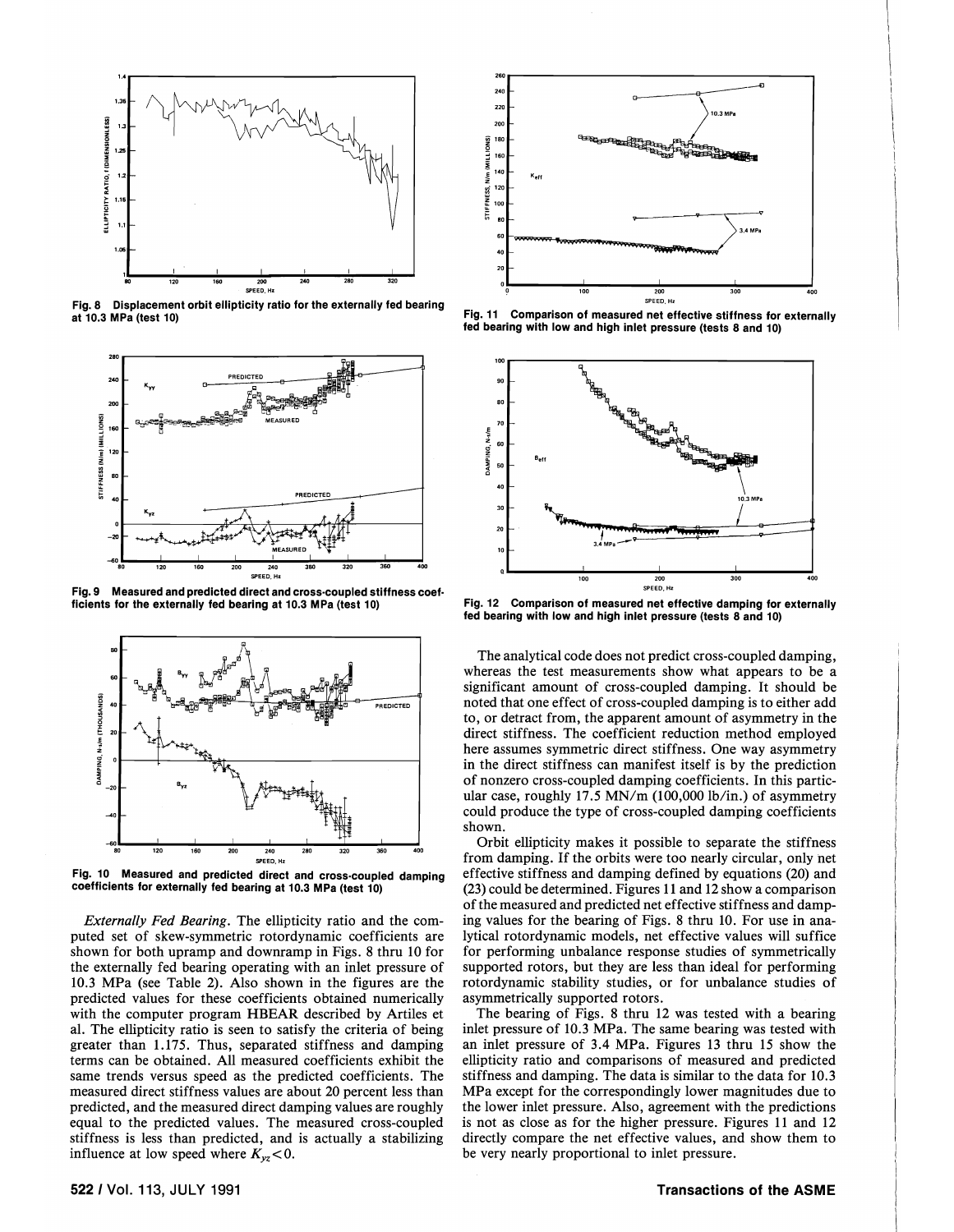

Fig. 13 Displacement orbit ellipticity ratio for externally fed bearing at 3.4 MPa (test 8)



Fig. 14 Measured and predicted direct and cross·coupled stiffness for externally fed bearing at 3.4 MPa (test 8)



Flg.15 Measured and predicted direct and cross·coupled damping for externally fed bearing at 3.4 MPa (test 8)

In Fig. 13, note that as tester speed surpasses 200 Hz, the ellipticity ratio falls below the 1.175 criteria for separable data. As this occurs, the curves for the separated coefficients become more random (Figs. 14 and 15). Also note that the net effective values of Figs. 11 and 12 should not, and are not, affected by the orbit becoming too circular.

*Internally Fed Bearing.* In the first test of the internally fed bearing the ellipticity ratio was extremely close to 1, and thus only net effective values can be quoted. The cause for small ellipticity is that the internally fed bearing produces a much lower overall stiffness than the externally fed bearing, and thus generated less motion of the asymmetrically supported stator.



Fig. 16 Displacement orbit ellipticity ratio for internally fed bearing (test 28)



Fig. 17 Comparison of net effective stiffness for externally fed bearing (test 10) and internally fed bearing (tests 28 and 31)



Fig.18 Comparison of net effective damping for externally fed bearing (test 10) and internally fed bearing (tests 28 and 31)

It is forced motion of the stator that causes the relative orbits to be elliptic. Figures 16 thru 18 show the ellipticity ratio, and the measured and predicted net effective stiffness and damping for this test. The noted differences between predictions and measurements are qualitatively the same as the differences noted for the externally fed bearing. The net effective stiffness was overpredicted by 100 to 150 percent versus about 20 percent for the externally fed bearing. The net effective damping was both predicted and measured to be very small, and was underpredicted as it was for the externally fed bearing. Meaningful percentage differences cannot be quoted in this case as the measured and predicted values are of opposite sign.

Figures 19 thru 21 show the ellipticity ratio and all measured

### Journal of Tribology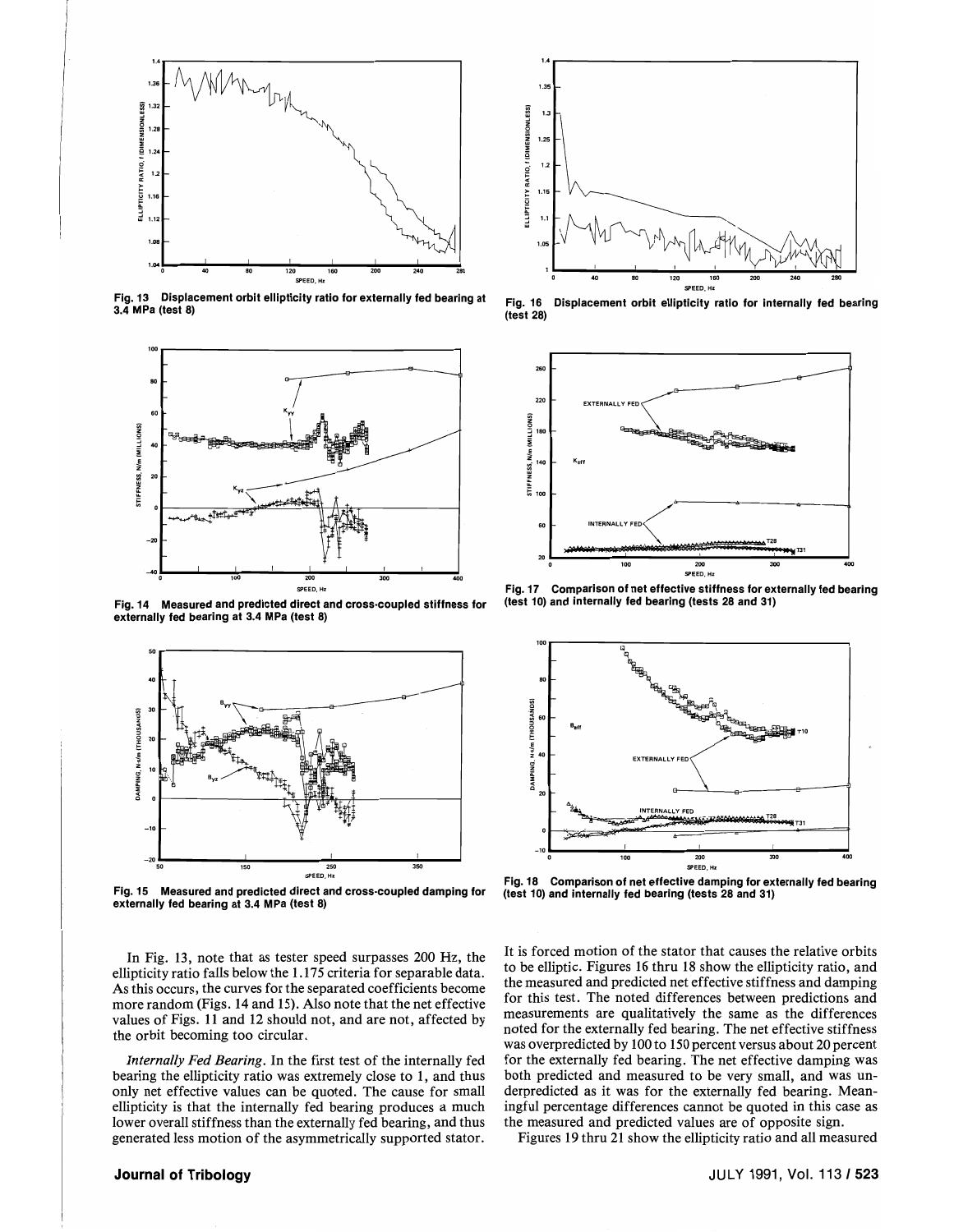

Fig. 19 Displacement orbit ellipticity ratio for internally fed bearing with two load cells (test 31)



Fig. 20 Measured and predicted direct and cross·coupled stiffness coefficients for internally fed bearing with two load cells (test 31)

and predicted coefficients for the test of the internally fed bearing with two load cells removed. The separated stiffness and damping coefficients do not exhibit the qualitative agreement with predictions that the externally fed bearing shows. The measured and predicted direct stiffness actually agree quite well in magnitude near 220 Hz shaft speed, but the measurements show a major speed dependency contrary to predictions. The direct damping was measured to be negative at low speed, and it also shows a major speed dependency not predicted.

The net effective stiffness and damping values for this test compare favorably to those of the other internally fed bearing test, and had consistent correlation with theory.

Two potential causes exist for the prominent speed dependency exhibited in the skew-symmetric coefficients by the internally fed bearing:

(1) The effect of fluid tangential velocity induced by the rotating recesses may have more influence than predicted by the analysis.

(2) Although feeler-gage checks of the test bearing clearance indicated that the bearing was centered within .0076mm (.0003 in.), misalignment of the stator with the shaft centerline will result in speed dependency for the skew-symmetric coefficients.

The data reduction process of equation (13) assumes the rotordynamic coefficients to be skew-symmetric. If, in fact, they are not skew-asymmetric, this condition can manifest itself in the data reduction process by causing the calculated skewsymmetric coefficients to vary with speed.

*Speed Dependency Versus Asymmetry.* If the data of the second internally fed bearing test is reduced according to the asymmetric method of equation (12), the following set of stiffness and damping values are produced:



Fig. 21 Measured and predicted direct and cross·coupled damping coefficients for internally fed bearing with two load cells (test 31)

$$
\begin{bmatrix} K_{yy} & K_{yz} \\ K_{zy} & K_{zz} \end{bmatrix} = \begin{bmatrix} 22.3 & 2.9 \\ -2.9 & 34.6 \end{bmatrix} \text{MN/m}
$$

$$
\begin{bmatrix} B_{yy} & B_{yz} \\ B_{zy} & B_{zz} \end{bmatrix} = \begin{bmatrix} -0.96 & 2.13 \\ -0.62 & 13.0 \end{bmatrix} \text{kN-s/m}
$$

These values are dependent on the arbitrary orientation of the yz coordinate system. Stiffness and damping values computed for the yz coordinate system of Fig. 3 have been rotated to make the cross-coupled stiffness values of equal magnitude and opposite sign. In this case the required rotation is 28 degrees counterclockwise. The resulting direct stiffness values are different by a factor of 1.55, and the direct damping values are different by a factor of 13.5, and are of opposite sign.

The same procedure applied to the 10.3 MPa externally fed bearing test results in:

$$
\begin{bmatrix} K_{yy} & K_{yz} \\ K_{zy} & K_{zz} \end{bmatrix} = \begin{bmatrix} 211 & 46 \\ -46 & 174 \end{bmatrix} \text{MN/m}
$$
\n
$$
\begin{bmatrix} B_{yy} & B_{yz} \\ B_{zy} & B_{zz} \end{bmatrix} = \begin{bmatrix} 20.5 & 30.4 \\ -0.98 & 32 \end{bmatrix} \text{kN-s/m}
$$

Asymmetry in the direct stiffness and damping is much less pronounced in this case with ratios of only 1.2 and 1.6, respectively.

Both reduction methods produce stiffness and damping values which serve to correlate the measured forces and displacements. Choosing between the two methods involves choosing between general asymmetry and speed dependency for the rotordynamic coefficients. One set of coefficients contains asymmetry, but is constant versus speed. The other set assumes skew-symmetry, but yields a direct measure of speed dependency. The choice must be dictated by which condition is expected to be most significant.

The predicted coefficients according to Artiles et al., in all cases, are skew-symmetric and vary with speed. Figures 9 and 10 show that the measured speed dependency parallels the predicted speed dependency for the 10.3 MPa externally fed bearing. The asymmetric coefficient set for this test also exhibits direct stiffness and damping which are very close in the y and *z* directions. Figures 20 and 21 for the internally fed bearing, however, show a dramatic difference between measured and predicted speed dependency for skew-symmetric coefficients. Also, the asymmetric coefficient set for this test shows large differences in the direct stiffness and damping.

Thus for the internally fed bearing, either the coefficients are approximately skew-symmetric and the measured speed dependency is real, or the coefficients are in reality asymmetric and the measured speed dependency in the skew-symmetric coefficients is part real and part due to asymmetry.

The only plausible source of significant coefficient asym-